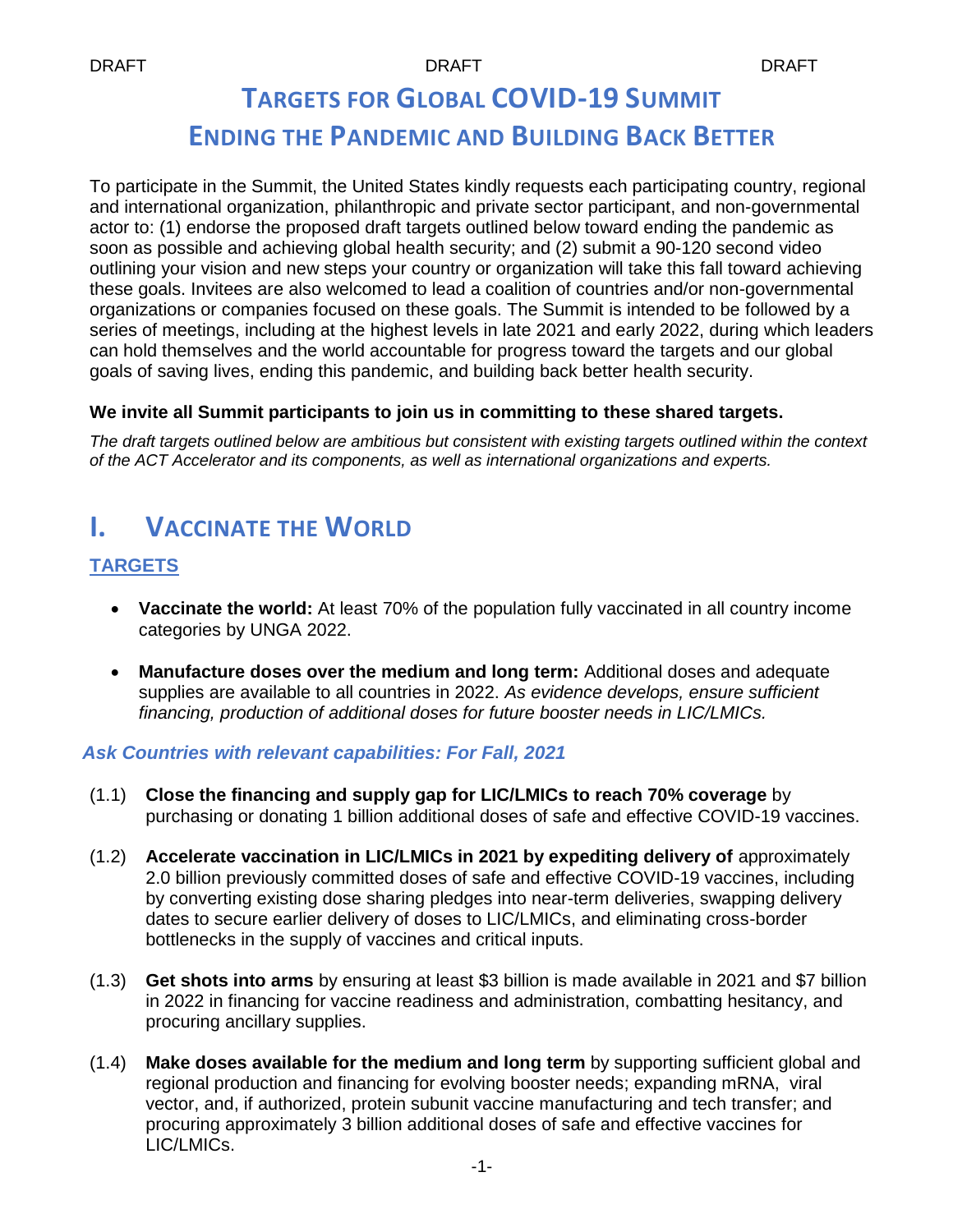(1.5) **Enhance accountability and coordination** by establishing a robust vaccine, consumables, and ancillary supplies global dashboard in 2021.

#### **Private Sector Commitments: For Fall 2021**

- (a) Launch COVID Corps for vaccine readiness & delivery.
- (b) Provide data on production and projections for vaccine dashboard.

## **II. SAVE LIVES NOW**

### **TARGETS**

- **Solve the oxygen crisis** by ensuring oxygen is readily accessible for inpatient health facilities in all regions in the near-term and no later than 2022.
- **Eliminate the testing gap** by ensuring a minimum of 1 per 1,000 people are tested per week before the end of 2021 or test positivity rates are less than 5% per week in all countries.
- **Ensure all countries have timely access to authorized safe and effective therapeutics** by ensuring they are available to all LIC/LMICs in 2021, and effective new non-IV treatments are available in 2022.
- **Build surge PPE manufacturing capacity** to enhance access to PPE for all LIC/LMIC healthcare workers in 2021, with surge capacity available for every region in 2022.
- **Improve the detection, monitoring, and mitigation of new COVID-19 variants** by enhancing genomic sequencing and data sharing efforts globally in 2021 and 2022.

#### **Ask Countries with relevant capabilities: For Fall, 2021**

- (1.1) Provide \$2 billion in coordinated support for oxygen ecosystems, including increasing availability of bulk liquid oxygen in LIC/LMICs by 2022.
- (1.2) Donate and deliver at least 1 billion kits/tests by 2022 for LIC/LMICs.
- (1.3) Donate and deliver \$1 billion in sufficient courses of authorized COVID-19 therapeutics for LIC/LMICs by 2022, and \$2 billion in 2022, and establish a mechanism for equitable therapeutics procurement and delivery.
- (1.4) Establish surge PPE manufacturing capacity in every region in 2022.

#### **Private Sector Commitments: For Fall, 2021**

- (a) Design and finance a \$2 billion global strategy to support oxygen ecosystems, including the provision of bulk liquid oxygen and other support to all facilities with inpatient services by the end of 2022.
- (b) Enhance production of tests, make testing kits available in LIC/LMIC for no more than \$1 per antigen kit.